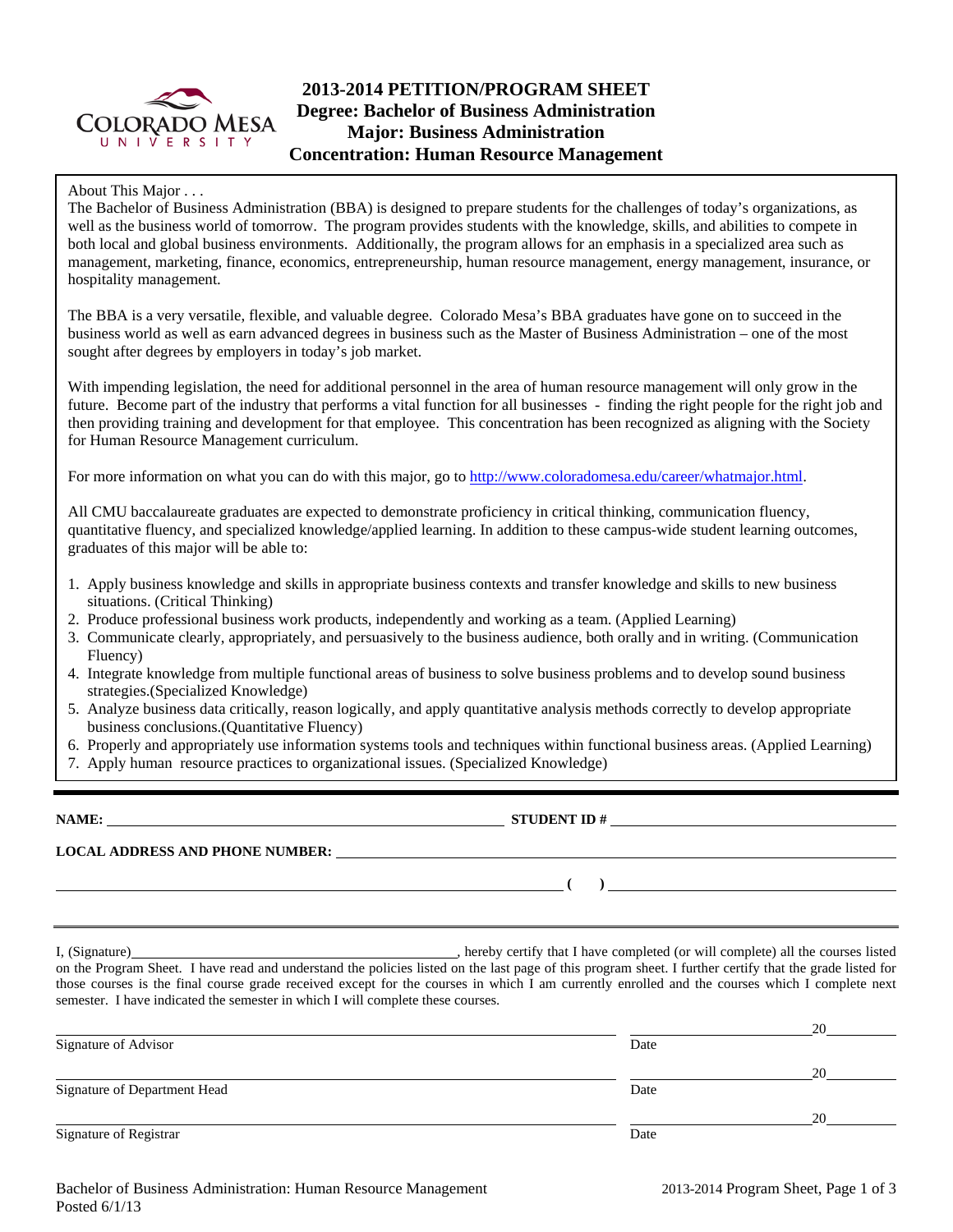#### **Students should work closely with a faculty advisor when selecting and scheduling courses prior to registration.**

Degree Requirements:

- 120 semester hours total (A minimum of 28 taken at CMU in no fewer than two semesters).
- 40 upper division credits (A minimum of 15 taken at the 300-400 course levels within the major at CMU).
- 2.00 cumulative GPA or higher in all CMU coursework
- 2.00 cumulative GPA or higher in coursework toward the major content area
- Pre-collegiate courses (usually numbered below 100) cannot be used for graduation.
- A student must follow the CMU graduation requirements either from 1) the program sheet for the major in effect at the time the student officially declares a major; or 2) a program sheet for the major approved for a year subsequent to the year during which the student officially declares the major and is approved for the student by the department head. Because a program may have requirements specific to the degree, the student should check with the faculty advisor for additional criteria. It is the student's responsibility to be aware of, and follow, all requirements for the degree being pursued. Any exceptions or substitutions must be approved by the student's faculty advisor and Department Head.
- When filling out the program sheet a course can be used only once.
- See the "Undergraduate Graduation Requirements" in the catalog for additional graduation information.

**GENERAL EDUCATION REQUIREMENTS** (31 semester hours) See the current catalog for a list of courses that fulfill the requirements below. If a course is on the general education list of options and a requirement for your major, you must use it to fulfill the major requirement and make a different selection within the general education requirement.

| Course No Title                                                                |    | Sem.hrs Grade Term/Trns |
|--------------------------------------------------------------------------------|----|-------------------------|
| <b>English</b> (6 semester hours, must receive a grade of "C" or better and    |    |                         |
| must be completed by the time the student has 60 semester hours.)              |    |                         |
| <b>ENGL 111 English Composition</b>                                            |    |                         |
| <b>ENGL 112 English Composition</b>                                            | 3  |                         |
| <b>Math:</b> (3 semester hours, must receive a grade of "C" or better, must be |    |                         |
| completed by the time the student has 60 semester hours.)                      |    |                         |
| MATH 113 College Algebra                                                       | 4* |                         |

\*3 credits apply to the General Ed requirements and 1 credit applies to elective credit

\_\_\_\_\_\_ \_\_\_\_ \_\_\_\_\_\_\_\_\_\_\_\_\_\_\_\_\_\_\_\_\_\_\_\_ \_\_\_\_ \_\_\_\_\_ \_\_\_\_\_\_\_\_

**Humanities** (3 semester hours)

|                                                                           |  | Social and Behavioral Sciences (6 semester hours)<br>ECON 201 Principles of Macroeconomics 3<br>ECON 202 Principles of Microeconomics 3 |  |  |  |
|---------------------------------------------------------------------------|--|-----------------------------------------------------------------------------------------------------------------------------------------|--|--|--|
| <b>Natural Sciences</b> (7 semester hours, one course must include a lab) |  |                                                                                                                                         |  |  |  |

\_\_\_\_\_\_ \_\_\_\_ \_\_\_\_\_\_\_\_\_\_\_\_\_\_\_\_\_\_\_\_\_\_\_\_ \_\_\_\_ \_\_\_\_\_ \_\_\_\_\_\_\_\_ \_\_\_\_\_\_ \_\_\_\_ \_\_\_\_\_\_\_\_\_\_\_\_\_\_\_\_\_\_\_\_\_\_\_\_ \_\_\_\_ \_\_\_\_\_ \_\_\_\_\_\_\_\_

\_\_\_\_\_\_ \_\_\_\_ \_\_\_\_\_\_\_\_\_\_\_\_\_\_\_\_\_\_\_\_\_\_\_\_ \_\_\_\_ \_\_\_\_\_ \_\_\_\_\_\_\_\_

**History** (3 semester hours)  $HIST \quad \_\_\_\_\_\_\_$ 

**Fine Arts** (3 semester hours)

| Course No Title                                             |  | Sem.hrs Grade Term/Trns |
|-------------------------------------------------------------|--|-------------------------|
| <b>OTHER LOWER DIVISION REQUIREMENTS (6 semester hours)</b> |  |                         |
| <b>Kinesiology</b> (3 semester hours)                       |  |                         |
| KINE 100 Health and Wellness                                |  |                         |
|                                                             |  |                         |
|                                                             |  |                         |

**Applied Studies** (3 semester hours)

**FOUNDATION COURSES** (17 semester hours) These courses, plus ECON 201 & 202 and Gen Ed English & Math requirements must be completed within the student's first 60 hours.)  $\triangle$  CCT 201 Principles of Financial  $\triangle$  ceta

\_\_\_\_\_\_ \_\_\_\_ \_\_\_\_\_\_\_\_\_\_\_\_\_\_\_\_\_\_\_\_\_\_\_\_ \_\_\_\_ \_\_\_\_\_ \_\_\_\_\_\_\_\_

| ACC 1-201 | THIRTPICS OF FINANCIAL ACCE            |               |  |
|-----------|----------------------------------------|---------------|--|
| ACCT 202  | Principles of Managerial Acctg 3       |               |  |
| BUGB 105  | Freshman Business Seminar              |               |  |
| BUGB 211  | <b>Business Communications</b>         |               |  |
| CISB 101  | Business Inform. Technology            |               |  |
|           | or CISB 205 Advanced Business Software | $\mathcal{R}$ |  |
|           | CISB 241 Intro to Business Analysis    |               |  |
|           | or STAT 200 Probability and Statistics | 3             |  |

### **BACHELOR OF BUSINESS ADMINISTRATION: HUMAN RESOURCE MANAGEMENT CONCENTRATION REQUIREMENTS** (63 semester hours)

#### **Business Administration Core** (33 semester hours)

| BUGB 349 | Legal Environment of Business 3            |  |  |
|----------|--------------------------------------------|--|--|
| BUGB 401 | <b>International Business</b>              |  |  |
| CISB 210 | Fundamentals of Info Systems               |  |  |
| FINA 301 | <b>Managerial Finance</b>                  |  |  |
| MANG 201 | Principles of Management                   |  |  |
| MANG 301 | Organizational Behavior                    |  |  |
| MANG 371 | Human Resource Management 3                |  |  |
| MANG 471 | <b>Operations Management</b>               |  |  |
| MANG 491 | <b>Business Strategy</b>                   |  |  |
| MARK 231 | Principles of Marketing                    |  |  |
| CISB 341 | <b>Quantitative Decision Making</b>        |  |  |
|          | or MANG 341 Quantitative Decision Making 3 |  |  |
|          | or MARK 350 Marketing Research             |  |  |

**Human Resource Management Concentration Courses** (30 Sem Hrs)

| <b>Human Resource Management Nucleus (15 Semester Hours)</b> |                                |   |  |  |
|--------------------------------------------------------------|--------------------------------|---|--|--|
| <b>MANG 372</b>                                              | <b>Employment Assessment</b>   | 3 |  |  |
| <b>MANG 373</b>                                              | <b>Leading Organizations</b>   |   |  |  |
| <b>MANG 410</b>                                              | <b>Effective Workplace</b>     |   |  |  |
|                                                              | Communications                 | 3 |  |  |
| <b>MANG 475</b>                                              | Compensation and Reward        |   |  |  |
|                                                              | <b>Systems</b>                 | 3 |  |  |
| <b>MANG 478</b>                                              | <b>Advanced Human Resource</b> |   |  |  |
|                                                              | Management (Capstone)          | 3 |  |  |
|                                                              |                                |   |  |  |

**Concentration Electives** (15 semester hours) Choose 15 hours that complement the nucleus or choose the nucleus of a second concentration.

**At least 1 hour must be upper division** 

|                           | <b>Electives</b> (3 semester hours of college level courses appearing on your<br>final transcript, <b>not listed above</b> to bring total semester hours to 120.) |  |
|---------------------------|-------------------------------------------------------------------------------------------------------------------------------------------------------------------|--|
| *MATH 113 College Algebra |                                                                                                                                                                   |  |

\_\_\_\_\_\_ \_\_\_\_ \_\_\_\_\_\_\_\_\_\_\_\_\_\_\_\_\_\_\_\_\_\_\_\_ 2 \_\_\_\_\_ \_\_\_\_\_\_\_\_

\_\_\_\_\_\_ \_\_\_\_ \_\_\_\_\_\_\_\_\_\_\_\_\_\_\_\_\_\_\_\_\_\_\_\_ \_\_\_\_ \_\_\_\_\_ \_\_\_\_\_\_\_\_ \_\_\_\_\_\_ \_\_\_\_ \_\_\_\_\_\_\_\_\_\_\_\_\_\_\_\_\_\_\_\_\_\_\_\_ \_\_\_\_ \_\_\_\_\_ \_\_\_\_\_\_\_\_ \_\_\_\_\_\_ \_\_\_\_ \_\_\_\_\_\_\_\_\_\_\_\_\_\_\_\_\_\_\_\_\_\_\_\_ \_\_\_\_ \_\_\_\_\_ \_\_\_\_\_\_\_\_ \_\_\_\_\_\_ \_\_\_\_ \_\_\_\_\_\_\_\_\_\_\_\_\_\_\_\_\_\_\_\_\_\_\_\_ \_\_\_\_ \_\_\_\_\_ \_\_\_\_\_\_\_\_ \_\_\_\_\_\_ \_\_\_\_ \_\_\_\_\_\_\_\_\_\_\_\_\_\_\_\_\_\_\_\_\_\_\_\_ \_\_\_\_ \_\_\_\_\_ \_\_\_\_\_\_\_\_